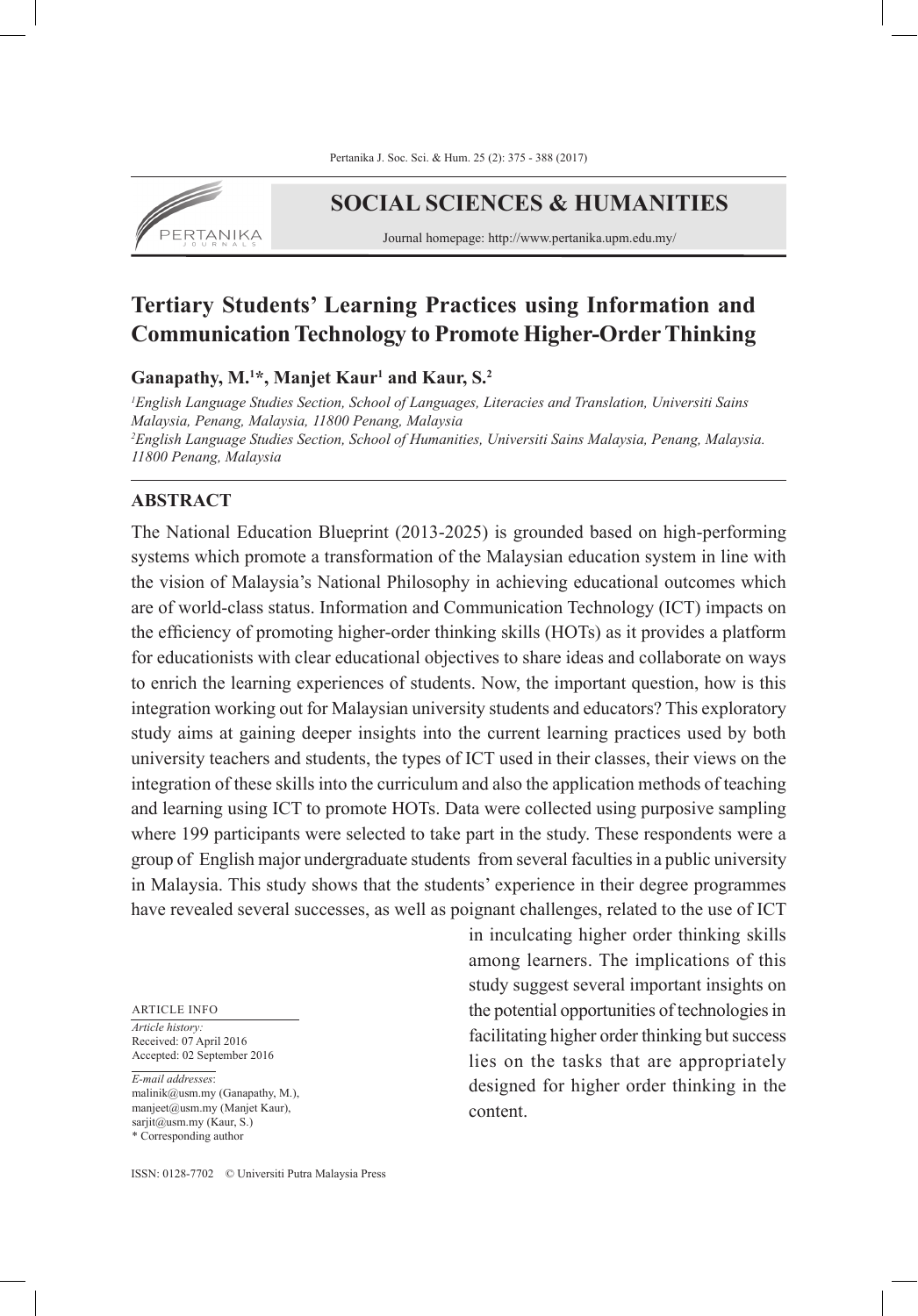*Keywords:* English major students, higher-order thinking skills, information and communication technology

## **INTRODUCTION**

While educators may recognise the importance of critical thinking in the educational curricula, many may become disillusioned because of the difficulties in implementing and motivating non-native English-speaking students to become involved in critical thinking strategies and activities in the classroom. The major shift, as a result of explicitly including the development of critical thinking skills in a course curriculum, is not an addition of new materials or activities, but an alteration of the current practice (Stroupe, 2006). The gap between the intentions of lecturing staff and the reliance on assessment strategies that focus on the reproduction of knowledge rather than its manipulation or transformation, raises the question of whether higher order learning is in fact being assessed (Moir, 2013). The reason for this might be that in the classroom, an immersion approach is used. In order to make students more conscious critical thinkers, it is suggested that lecturers should make students more aware of the skills and dispositions that are required in different tasks and activities by directly making references to them (Orszag, 2015).

The twin forces of globalisation and internationalisation have put a critical demand on the higher education system in Malaysia to transform dynamically in measuring up to the global needs of the 21st century and achieving the advanced nation status vision by 2020 (Ganapathy & Kaur, 2014). According to the Malaysian Education Blueprint 2015-2025 (Higher Education), the Ministry of Education hopes to construct a system that is less focused on traditional academic pathways and intends to transform the mass product delivery model of teaching to technologyenabled innovations that delivers and tailors education for all students.

The Malaysian education system needs to undergo comprehensive transformation if it is to rise to meet the nation's ambitious visions and aspirations (Ganapathy, 2016). The learning culture in the university should be aligned with the national education aim to create students who are critical and active in the process of gaining knowledge. Therefore, this study aims to investigate the perceptions of university students on the success, challenges and importance of ICT utilisation in promoting higher-order thinking skills in the English as a second language (ESL) classroom. This study will be able to provide deeper insights into the current teaching and learning approaches used by both university teachers and students, the types of ICT used in their classes, their views on the integration of these skills into the curriculum and also the application methods of teaching and learning using ICT to promote Higher Order Thinking Skills (HOTs).

#### **LITERATURE REVIEW**

It has been a major challenge for educators in the higher education sector to develop and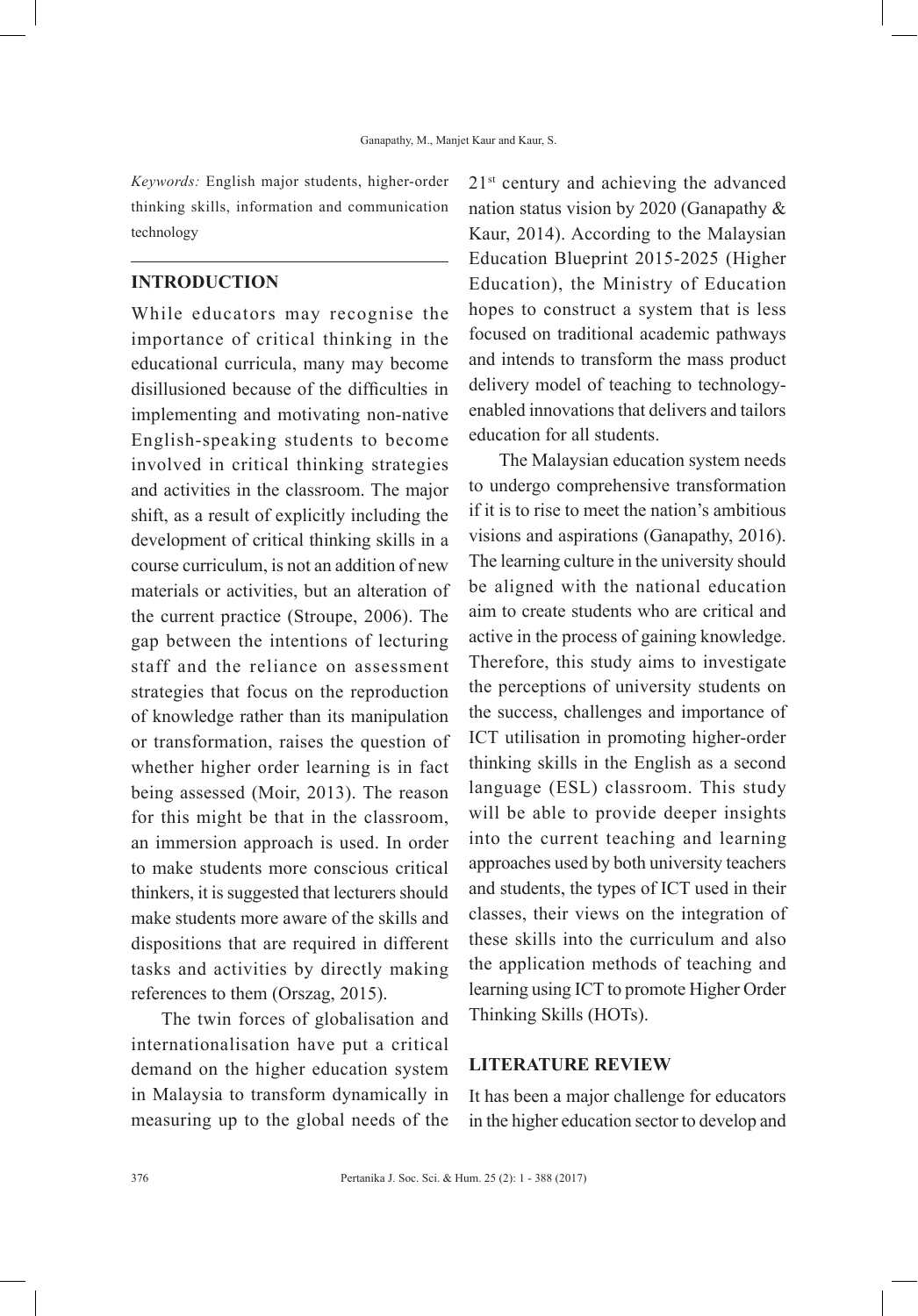improve students' HOTs as it is something more abstract than developing students' knowledge or language proficiency. However, in a Singapore based study, Chan (2002) reported that schools could do more than just promoting recall (misleadingly called knowledge), comprehension and application to improve students' HOTs. As indicated by the Head of UNESCO-UNEVOC International Centre, there must be some foundational changes in the traditional pedagogical approach, role of education participants, as well as curricula (Majumdar, 2015) before any effects can really take place. The results of this shift from the traditional pedagogical approach should take into consideration the current industry needs, where learning trends in the 21<sup>st</sup> century should nurture students to be able to think, reason, analyse, evaluate evidence and communicate effectively. Ali (2012), in his Malaysian context study, has also supported that these critical thinking tools are vital survival skills that every student must have to be effective in the 21<sup>st</sup> century classroom.

The application of ICT in teaching and learning to promote HOTs is a good start to change traditional pedagogical approaches and design a more effective and functioning learning environment. The Ministry of Education is committed in its efforts to promote thinking skills in Malaysian educational institutions (Ali, 2002) by implementing the *i-Think* programme in collaboration with Agensi Inovasi Malaysia (AIM) to develop students' thinking skills

and cultivate lifelong learning in primary and secondary schools in 2013 (Tenth Malaysia Plan, 2011).

# **ICT Utilisation in a Constructivist Learning Approach**

Constructivism is built on the proposition that learning is a result of mental construction where new and old information is pieced together as we reflect on our experiences rather than being passively receptive towards all that was taught to us. Constructivism is a theory about learning, not a description of teaching (Fosnot & Perry, 1996). Learning, in this context, is an active process of constructing rather than acquiring knowledge, whereas instruction is a process of supporting that construction rather than communicating knowledge (Cunningham & Duffy, 1996).

The learning environment should provide the learner with opportunities to test and try out new conceptual understanding in various applied circumstances like problem solving (Chan, 2002). Under these circumstances, it is the educators' responsibility to model these constructivist approaches to engage with students in experiential learning, reflection, and selfexamination (Abdul-Haqq, 1998). ICT may seem to be the solution towards transforming the traditional pedagogical approach. According to Derry & LaJoie (as cited in Chan, 2002, p. 34), these cognitive tools are unintelligent as it is merely relying on the user to key in the intelligence. The learner, instead of the computer, is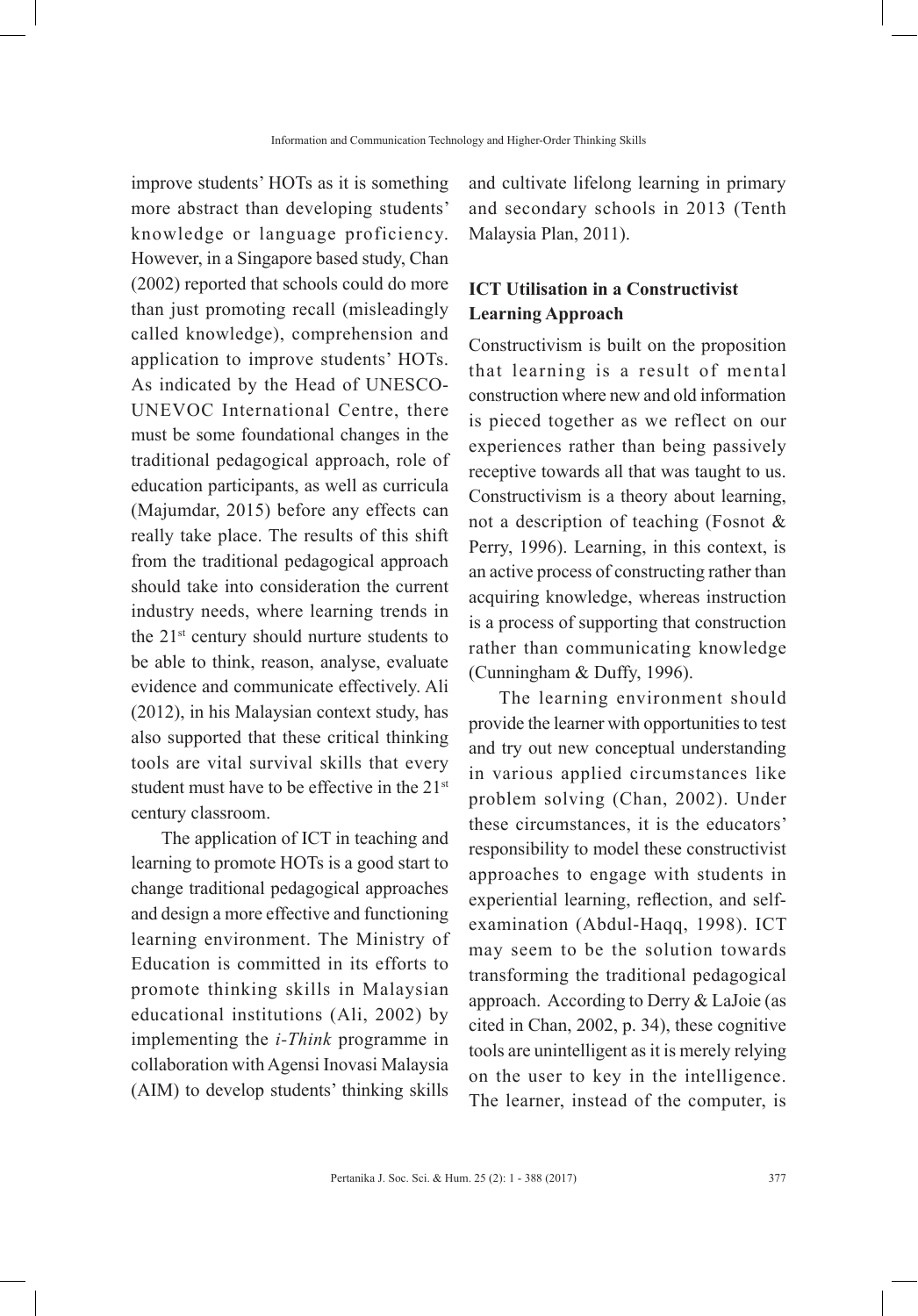responsible for self-regulating her own learning and thinking, a situation totally opposite in reality.

When computers are used as partners in learning, learners are liberated from the unproductive task of memorising while the software should facilitate the students in extending and expanding their thoughts on what they are studying (Chan, 2002). When this happens, it would be an accurate projection of what the educators want in the integration of ICT and constructivist learning – generating authentic learning where students explore answers as autonomous learners. By harnessing the power of ICT, we can facilitate the development of students' mental capacity of learning and thinking actively.

It is understandable that educational institutions in developing countries are passing through the phase of mixing old and new technologies in their classrooms (Kundi & Nawaz, 2010). But relating constructivism as a theory of learning to the practice of instruction would be crucial to identify the current central principles in learning and understanding (Savery & Duffy, 2001). Summing up by quoting Petko (2012, p. 43), "We need a better understanding of whether constructivist beliefs are associated with more intensive actual use of digital media, or alternatively, if digital media would be equally likely to find use today in traditional instructional settings".

#### **Bloom's Taxonomy**

Bloom's taxonomy comprises three overlapping domains, namely the cognitive (knowledge-based), the affective (attitudebased) and the psychomotor (skills-based) consisting of five to six levels in each, which are believed to be crucial in the process of learning (Forehand, 2010). Originating from Bloom's taxonomy of learning, HOTs is defined by three upper levels of cognitive skills in the learning hierarchy: analysis (the lowest), synthesis and evaluation (the highest). Analysis refers to the ability of learners being able to deconstruct the structure of knowledge and categorise them into their respective groups, as well as identifying the relationship among the components of the knowledge structure (Marzano & Kendall, 2006). Synthesis can be illustrated using the following verbs: assemble, design, formulate and develop (Narayanan & Adithan, 2015). Evaluation requires learners to justify the value of a certain statement or piece of information for its relevance and consistency. Often, higher-order skills that occur late in the hierarchies are not introduced until after pre-requisite skills have been mastered. This is due to the traditional concept of learning being sequential and linear. The set back of this traditional concept of learning is that students never get to the point where they have the opportunity to engage in higherorder skills (Zohar, Degani, & Vaaknin, 2001).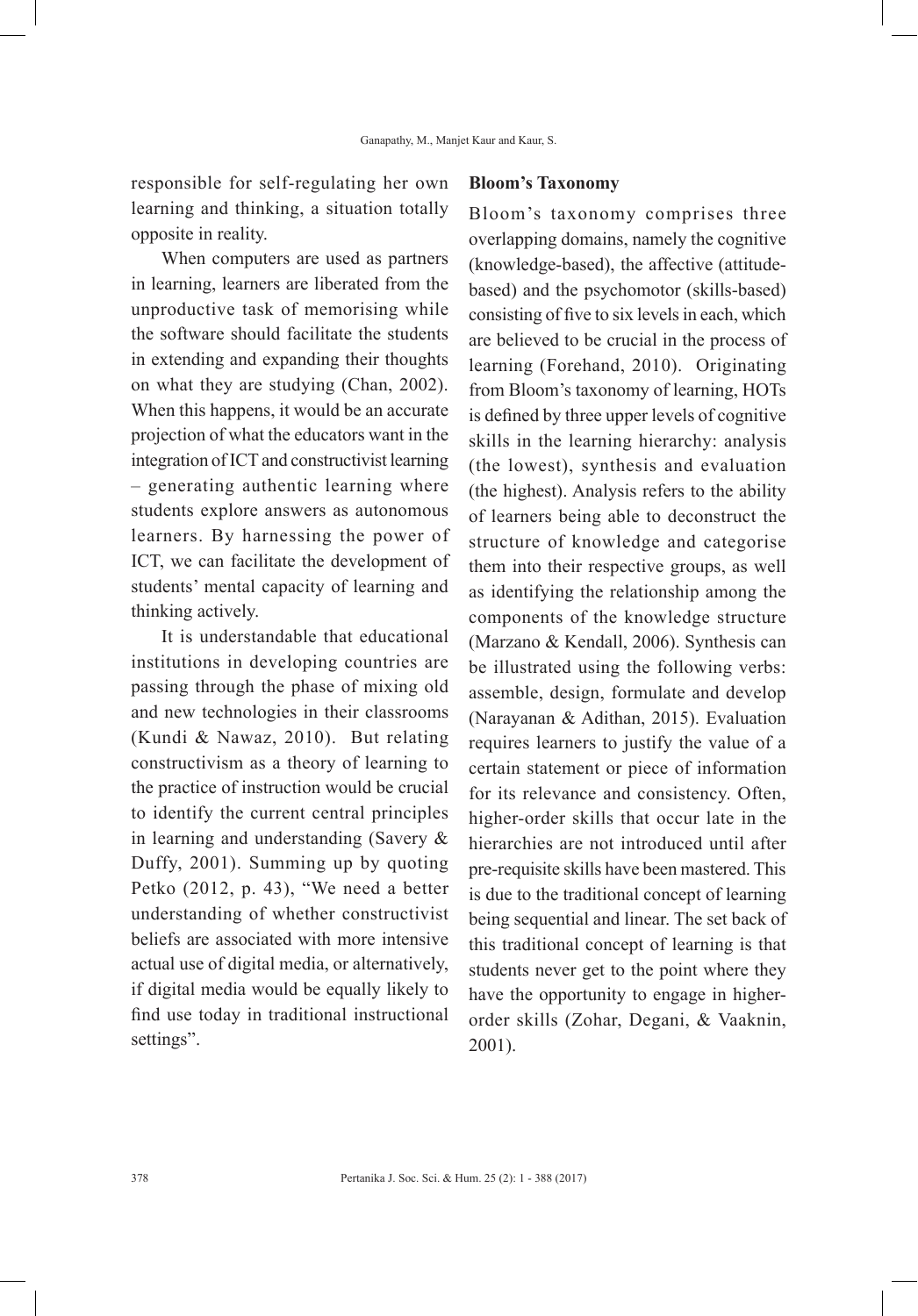#### **Related Past Studies**

Researchers such as Schacter a Fagnano in their American study (1999) and Wegerif and Dawes (2004) have indicated that the use of ICT is appropriate for university students because it can lead to enhanced students' engagement and achievement when teachers use it effectively. Similarly, Lincoln (2008) stated that by putting greater emphasis on using ICT, it motivates and excites students' interest. In Lincoln's Australian study, ICTs were used to engender effort and persistence for sustained engagement in thinking and learning. According to Lincoln (2008, p. 56), "it was found that students expect to acquire clear educational or social values when incorporating technologies in their learning".

Furthermore, Costello and Chapin (2000) supplemented that Web-based instruction associated with hands-on activities promotes students' problemsolving skills by increasing their understanding of subject matter, learning motivation and HOTs. Similarly, Green's (2001) study to assess the effectiveness of the use of the wireless laptop at Latrobe High School, Australia found that the use of ICT could stimulate the classroom climate and improve collaborative learning and inquiry learning among students. In addition, analysing the students' desire from insider's perspective, Weaver, Spratt and Nair (2008) indicate that Australian students also appear to be discerning users of new technologies in education.

Research by Majumdar (2015), in collaboration with UNESCO-UNEVOC International Centre, illustrated the fact that ICT changes the traditional educational approach (teacher-centred learning) into a more interactive and engaging environment to facilitate authentic knowledge transmission where students become producers of knowledge under the guidance from the lecturers (student-centred learning). ICT impacts the interactive aspect of learning. The change brought about by ICT was discussed by Razak and Lee (2012) in their study involving respondents from a tertiary level institution in Malaysia, which examined the impacts of a technological application called Wiki in relation to the promotion of HOTs within the teaching and learning of literary text. The study reports that Wiki can be very helpful in fostering HOTs for the following reasons: a) it possesses an open-editing feature which allows lecturers to further expand their instructions on the students' work whenever necessary and provide positive feedback, b) it has a structured layout of discussion posts which enables students to review others' texts and have successive in-depth interaction with the teacher, and c) it comes with multimedia embedding to stimulate evaluation reviews from the students.

Furthermore, the following two Malaysian based studies researched on the effectiveness of Web 2.0 and the perception of students toward HOTs. Subran (2011) mentioned three main components of Web 2.0 that would support interactivity among users and allow people to collaborate and share information online: Blogs, Wikis and Social Networks. In this context, students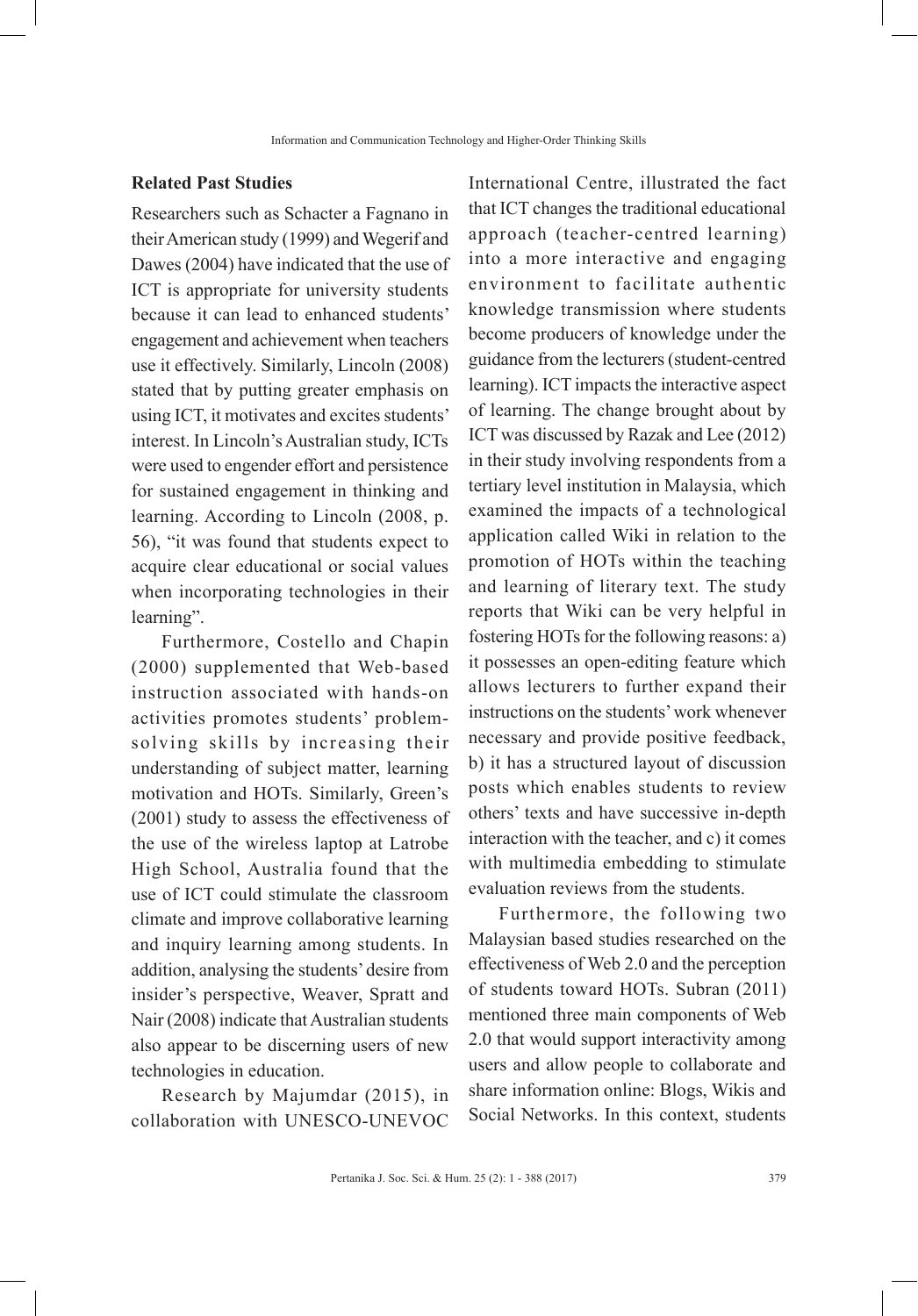may develop a wide range of HOTs through the use of carefully designed learning tasks in an ICT based- environment. A study by Heong, Yunos, Hassan, Othman, and Kiong (2011) analysed the views of students of a technical and vocational faculty at a higher education institution in Malaysia towards HOTs. In this study, the researchers found that students did not think they possess high levels of thinking skills as they had rated themselves as 'moderate' for investigation, experimental inquiry and invention and 'poor' for decision making and problem solving.

Literature review presented in this study highlights the importance of HOTs and ICT in promoting meaningful learning among students at all levels such as primary and tertiary. However, the literature presented focussed individually on either HOTs or ICT. In summation, the current study has taken a step further to investigate the promotion of HOTs through ICT among English major undergraduates in their daily learning experiences.

#### **METHODOLOGY**

This study is part of a larger longitudinal research study that compares the practices of a selected group comprising of 199 tertiary English majors in a Malaysian university. The study aimed to analyse the students' perceptions about promoting HOTs while using ICT in their curricula. The quantitative data were collected using survey methodology which relates to the students' experiences on the application

of ICT in their learning process to engage with HOTs.

#### **Purpose of the Study**

The purpose of this study was to investigate tertiary English majors use of ICT to learn, tertiary English majors engagement with HOTs learning activities, the extent to which tertiary English majors use ICT to promote HOTs in their learning practices and the challenges experienced by tertiary English majors in engaging with HOTs using ICT.

### **Research Questions**

The following research questions were posed in order to investigate the students' practices regarding the use of ICT in the learning process in promoting HOTs:

- 1. How often do tertiary English majors use ICT to learn?
- 2. To what extent do tertiary English majors engage in HOTs learning activities during their lessons?
- 3. To what extent do tertiary English majors use ICT to promote HOTs in their learning practices?
- 4. What are the challenges experienced by tertiary English majors in engaging with HOTs using ICT?

### **Sampling**

Purposeful sampling was utilised to select 199 university students who are from different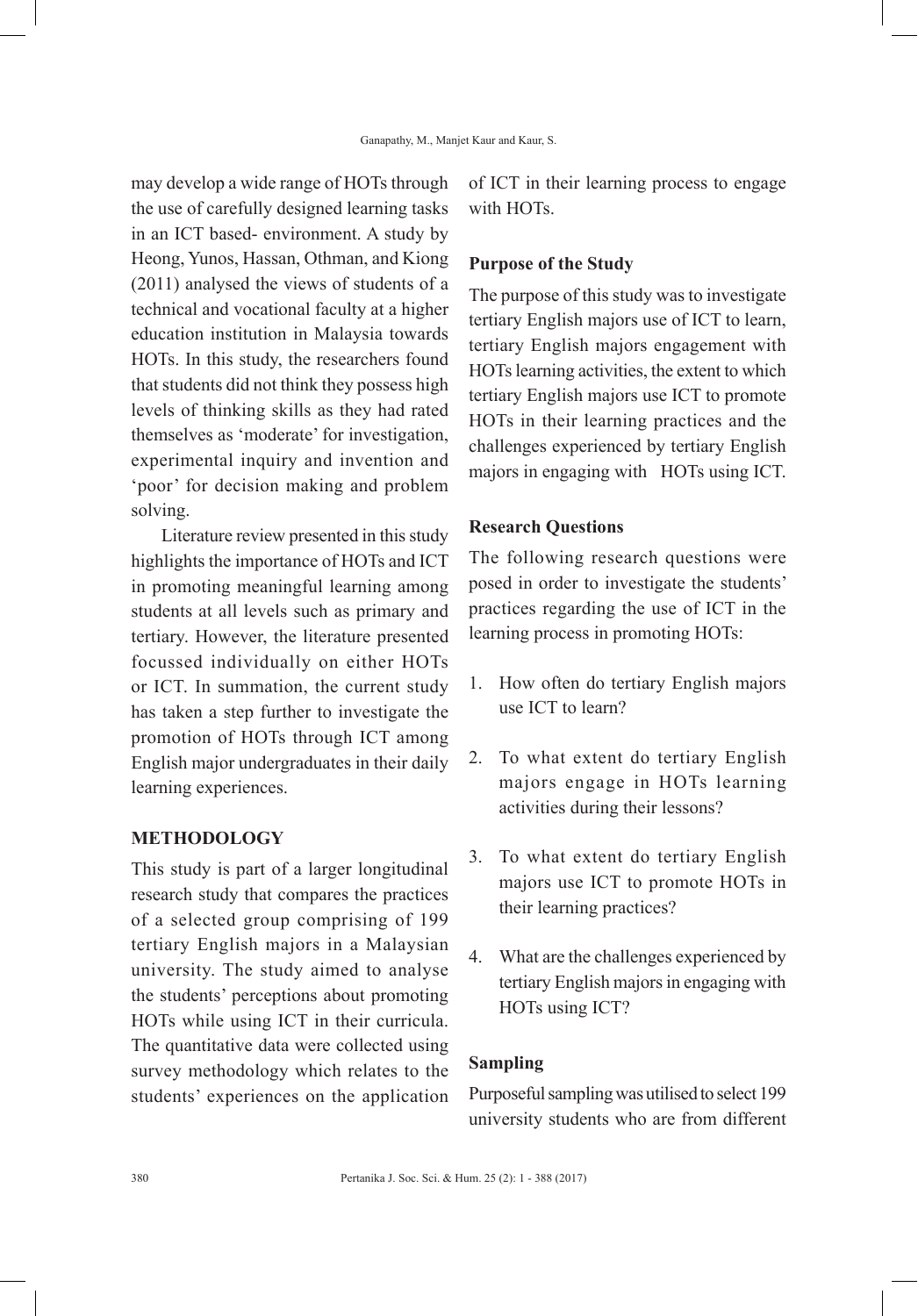years of study and faculties at Universiti Sains Malaysia (USM). A questionnaire was administered to these students enrolled in the English for Professionals (145 students), English Language and Literature Studies (23students) and English Language Studies degree programmes (31 students).

#### **Instruments**

The questionnaire was adapted from Ali (2012) for its relevance towards the study. The reliability of the questionnaire was determined using the Cronbach's alpha test, which has a 0.93 overall consistency score. The questionnaire consisted of 71 items in five sections. The questionnaire was validated through a pilot study that was carried out at Universiti Malaya among English major students. Section A consists of 7 items which ask for the demographic information of the students. Section B comprises two sub-sections. Part I asks for the students' experiences in using ICT, while Part II asks for their exposure towards ICT in their classroom. Both parts have 8 identical items respectively. Section C consists of 25 items relating to the types of learning activities that the students engage in during classes. Section D consists of 13 items that questions the students about their frequency in using ICT tools to promote HOTs learning. Section E consists of 10 items that intends to reveal the challenges faced by students in using ICT to engage in HOTs learning.

#### **Data analysis**

The research questions are directed at understanding the practices of a selected group of Malaysian university English majors on the importance of promoting HOTs, while using ICT in their curricula. In order to gain a better understanding of the situation, descriptive statistics such as frequency, mean score and standard deviation were generated through the Statistical Package for the Social Sciences (SPSS) Version 20.

#### **RESULTS**

In relation to the tertiary English major students' usage of ICT in their academic degree programme, the mean scores of most of the items in this construct (Table 1) show that in general, the students habitually do use ICT. On the contrary, a significant number of students are only sometimes in the practice of using certain ICT applications. A significant showcase (M=2.0) of mean scores reflect students' high engagement with learning activities that promote HOTs (Table 2). A positive trend was also recorded in terms of students using ICT tools and resources to engage in activities that facilitate HOTs (Table 3). An average mean score in Table 4 shows some of the challenges that students are confronted with when they learn HOTs using ICT.

The results presented in Table 1 show that students frequently use desktop applications (73.4%) for their academic studies as English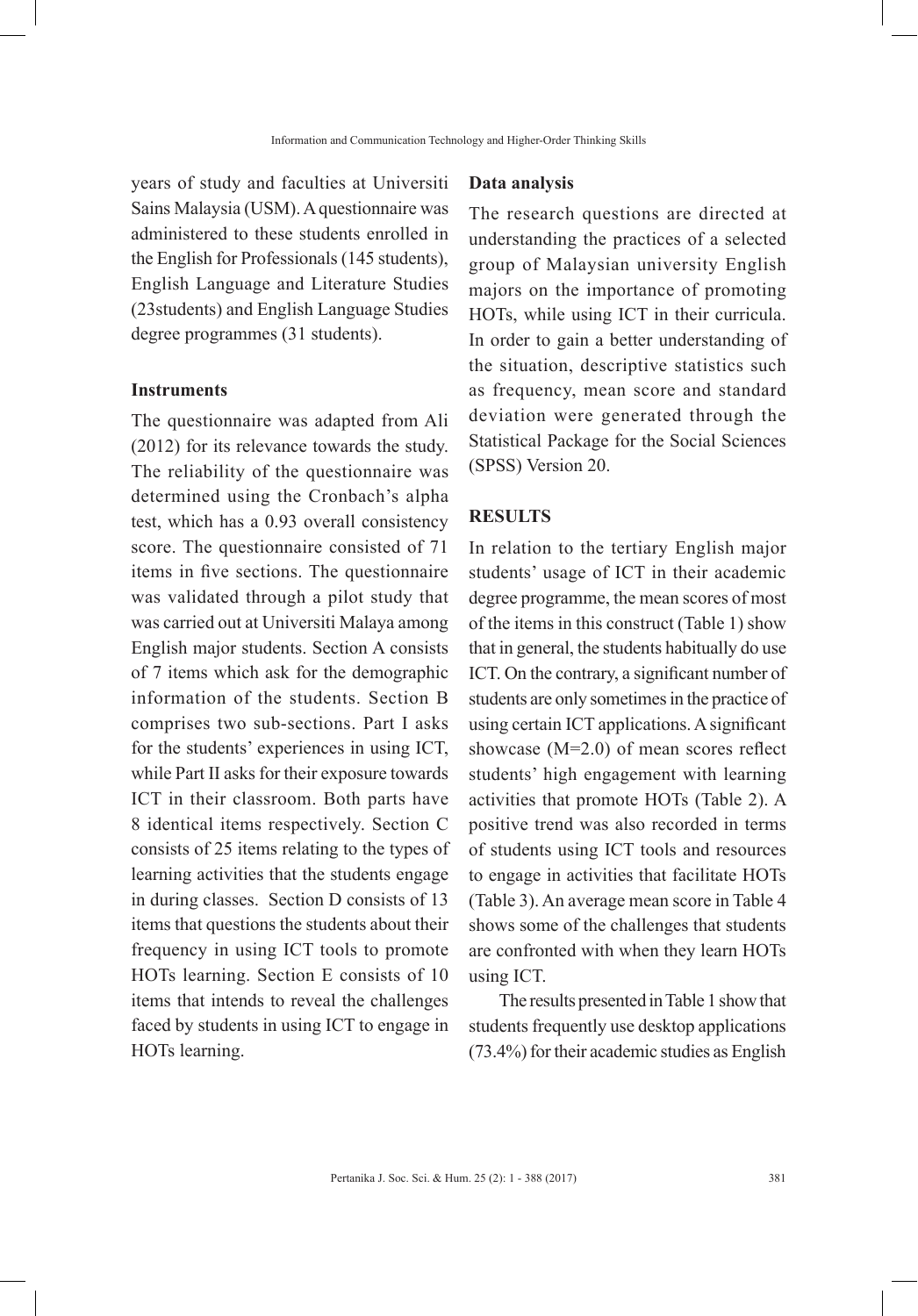#### Ganapathy, M., Manjet Kaur and Kaur, S.

#### Table 1 *Students' ICT activities*

| Usage of ICT to learn English                                                                          | 1(%) | 2(%) | 3(%) | 4(%) | 5(%) | Mean |
|--------------------------------------------------------------------------------------------------------|------|------|------|------|------|------|
| Desktop Application (Word, Excel, Publisher<br>$etc.$ )                                                | 41.2 | 32.2 | 15.1 | 9.0  | 2.5  | 1.99 |
| Databases (Access, Open Educational<br>Resource etc.)                                                  | 12.1 | 25.6 | 32.7 | 23.1 | 6.5  | 2.86 |
| Presentation Software (Power Point, Prezi<br>$etc.$ )                                                  | 51.3 | 28.6 | 10.6 | 7.0  | 2.5  | 1.81 |
| Hypermedia/Multimedia Software/Web<br>Design                                                           | 11.1 | 19.1 | 26.1 | 30.2 | 13.6 | 3.16 |
| Internet (Google, Bing, Yahoo etc.)                                                                    | 83.4 | 12.1 | 3.5  | 0.5  | 0.5  | 1.23 |
| E-learning Portal                                                                                      | 39.2 | 35.7 | 15.6 | 6.0  | 3.5  | 1.99 |
| Digital telecommunication (Computer-<br>mediated communication, telegraphy,<br>computer networks etc.) | 23.6 | 34.2 | 25.1 | 9.5  | 7.5  | 2.43 |
| Web 2.0 (Blogs, Wikis, YouTube etc.)/ Social<br>Network (Facebook, WhatsApp, Instagram<br>$etc.$ )     | 65.3 | 23.1 | 9.5  | 0.5  | 1.5  | 1.50 |

Scale: 1- Always 2- Often 3- Sometimes 4- Seldom 5- Never

majors at the university. Most students often use various software (M=1.81) for presentation and internet (M=1.23) for reference. Digital telecommunications (57.8%) and Web 2.0 applications (88.4%) are very popular among students too. However, students are only sometimes in the practice of using databases  $(M= 2.86)$ and Hypermedia software (M= 3.16). A significant proportion (2.43) of the students seemed to use digital telecommunication (Computer-mediated communication, telegraphy, computer networks, etc.) in their courses. About 30.2% of the students seldom and a proportion of 13.6% never engaged in Hypermedia/Multimedia Software/ Web Design. The most popular ICT activity carried out by students are Hypermedia/ Multimedia Software/ Web Design, with a mean score 3.16. These results are not

surprising in view of the fact that young people in the 21st century are dealing with a myriad of technological tools to interact with others. Due to the vast growth of internet technology in the 21st century, e-learning via the use of ICT tools is increasingly used in many learning environments to enhance teaching and learning activities.

The results in Table 2 display an interesting trend which indicates that a significant proportion of students undertake various activities that promote HOTs when learning English courses in their degree programme at the university. Quite a high proportion (66.9%) of students have the opportunity to discuss higher level questions, while 27.6% of students sometimes experience it. Another 4.5% seldom engage in it and only 1% never do it at all. Although majority of the students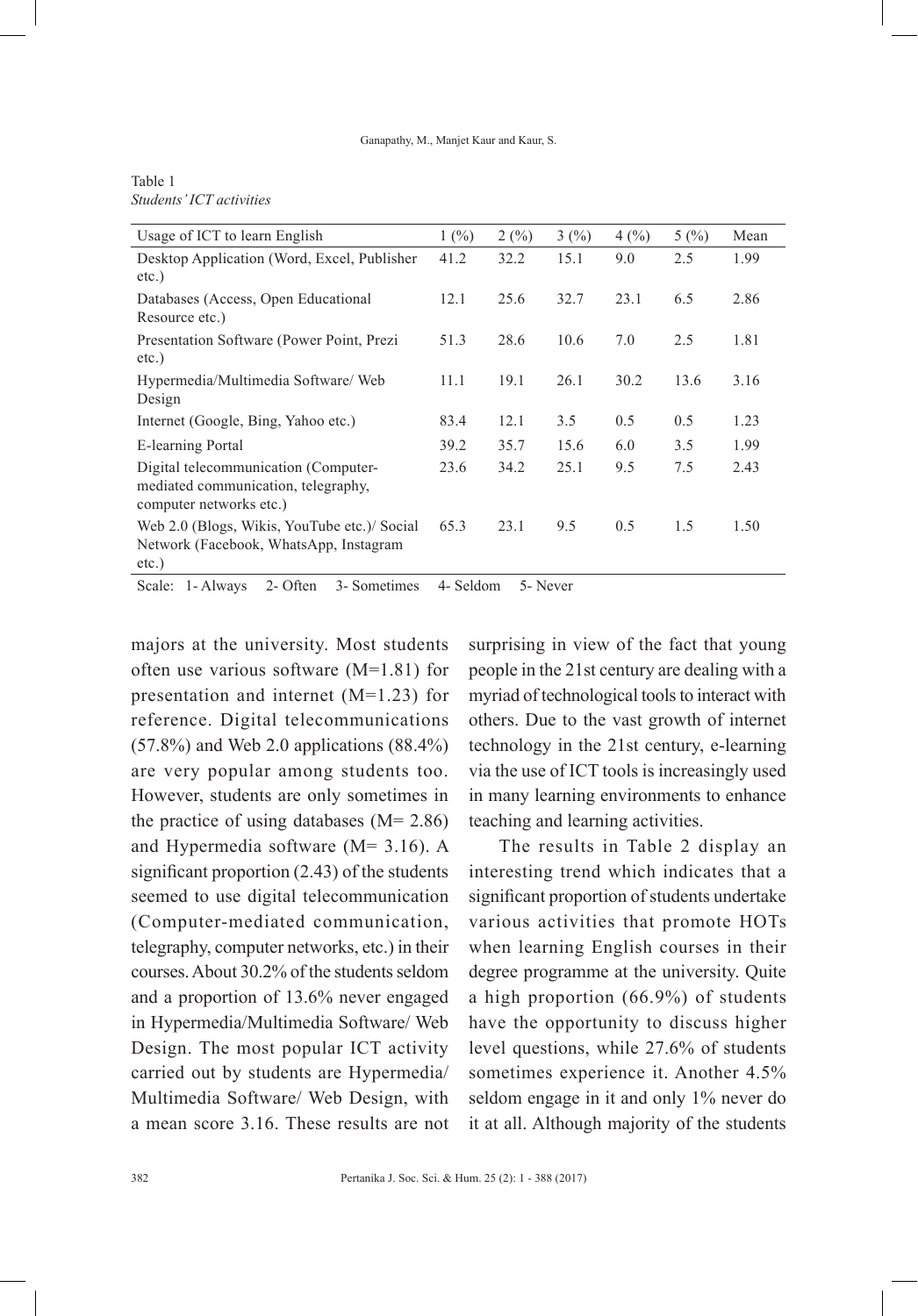Table 2 *HOTs activities*

| Learning Activities that promote HOTs                                            | 1(%) | 2(%) | 3(%) | 4(%) | 5(%)     | Mean |
|----------------------------------------------------------------------------------|------|------|------|------|----------|------|
| Brainstorming                                                                    | 36.2 | 41.2 | 19.1 | 3.5  | $\theta$ | 1.90 |
| Problem solving                                                                  | 41.2 | 39.7 | 13.6 | 4.0  | 1.5      | 1.85 |
| Interactive lectures                                                             | 27.1 | 43.7 | 22.1 | 7.0  | $\theta$ | 2.09 |
| Project-Based Learning                                                           | 26.1 | 39.7 | 24.6 | 9.5  | $\theta$ | 2.18 |
| Discuss higher level questions                                                   | 36.2 | 30.7 | 27.6 | 4.5  | 1.0      | 2.04 |
| Engage in oral presentations                                                     | 44.2 | 37.2 | 13.6 | 5.0  | $\theta$ | 1.79 |
| Reflect on their experiences                                                     | 24.6 | 32.7 | 35.7 | 7.0  | $\theta$ | 2.25 |
| Participate in small group activities                                            | 25.1 | 34.7 | 33.2 | 5.5  | 1.5      | 2.24 |
| Engage in idea exploration                                                       | 25.6 | 38.7 | 27.1 | 8.0  | 0.5      | 2.19 |
| Sequence questions from concrete to abstract                                     | 17.1 | 28.1 | 37.2 | 13.6 | 4.0      | 2.59 |
| Engage in thinking beyond reading                                                | 30.2 | 40.2 | 23.1 | 6.0  | 0.5      | 2.07 |
| Make hypotheses                                                                  | 20.1 | 33.7 | 29.1 | 16.1 | 1.0      | 2.44 |
| Debate analytically to challenge pre-existing<br>beliefs                         | 15.1 | 32.2 | 35.2 | 11.6 | 6.0      | 2.61 |
| Apply newly taught skills in varying contexts                                    | 18.6 | 44.2 | 28.6 | 6.5  | 2.0      | 2.29 |
| Analyse functionally (to understand the<br>purpose of something)                 | 22.6 | 51.3 | 21.1 | 4.0  | 1.0      | 2.10 |
| Analyse critically (to understand the<br>consequences/implications of something) | 31.2 | 41.7 | 22.1 | 4.5  | 0.5      | 2.02 |
| Synthesise information                                                           | 23.1 | 43.2 | 26.1 | 6.5  | 1.0      | 2.19 |
| Evaluate information                                                             | 27.1 | 46.7 | 20.6 | 3.5  | 2.0      | 2.07 |

*Scale:* 1- Always 2- Often 3- Sometimes 4- Seldom 5- Never

engage in idea exploration, only 27.1% sometimes experience it. Students who seldom have the chance to make hypotheses comprise of 16.1%. The HOTs activity "debate analytically to challenge preexisting beliefs" seems to be students' most practised activity with a mean score of 2.61 but 6% never had the opportunity to engage in it. A significant mean score reflects students' activities that enable them to analyse functionally (M= 2.10) and analyse critically (M= 2.02). With regard to students' activity pertaining to applying newly-taught skills in varying contexts, 28.6% of them

only sometimes have the opportunity to practise this activity that promotes HOTs. Similarly, for making hypotheses, 29.1% of the students only sometimes have the opportunity to apply HOTs related to this activity. In terms of synthesising information, 26.1% sometimes engage in this learning activity that promotes HOTs and 20.6% too are only sometimes given the chance to evaluate information.

The general trend in Table 3 highlights that the majority of English major students use ICT in their activities which promote HOTs. However, 20.6% of students only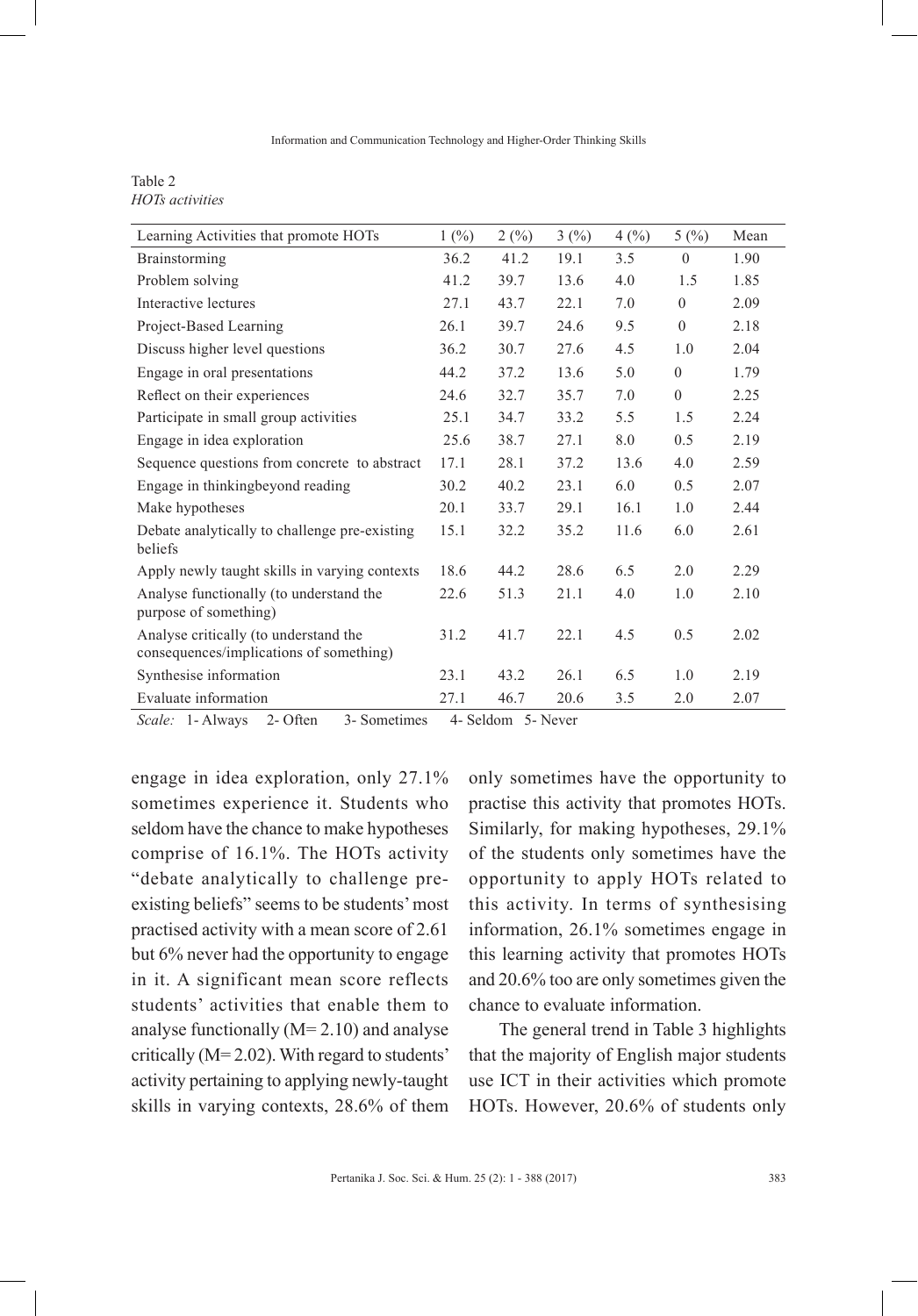Ganapathy, M., Manjet Kaur and Kaur, S.

| Usage of ICT tools and Resources to:                | 1(%)      | 2(%) | 3(%)     | 4(%) | 5(%)     | Mean |
|-----------------------------------------------------|-----------|------|----------|------|----------|------|
| Analyse information                                 | 38.7      | 41.7 | 18.1     | 1.5  | $\theta$ | 1.82 |
| Interpret information                               | 40.7      | 39.2 | 19.1     | 1.0  | $\theta$ | 1.80 |
| Present information                                 | 58.3      | 30.2 | 11.1     | 0.5  | $\theta$ | 1.54 |
| Synthesise information                              | 34.7      | 38.7 | 20.6     | 5.0  | 1.0      | 1.99 |
| Evaluate information                                | 33.2      | 41.7 | 20.1     | 4.0  | 1.0      | 1.98 |
| Report on group activities/assignments              | 53.8      | 35.7 | 10.1     | 0.5  | $\theta$ | 1.57 |
| Facilitate problem solving                          | 34.2      | 38.7 | 20.1     | 6.5  | 0.5      | 2.01 |
| Facilitate critical thinking                        | 30.2      | 39.7 | 23.6     | 6.0  | 0.5      | 2.07 |
| <i>Scale:</i> 1- Always<br>2- Often<br>3- Sometimes | 4- Seldom |      | 5- Never |      |          |      |

#### Table 3 *ICT activities that promote HOTs*

Table 4

*Challenges faced by English majors in learning HOTs using ICT*

| Challenges in learning HOTs using ICT                                                                  | 1(%) | 2(%) | 3(%) | 4(%) | Mean |
|--------------------------------------------------------------------------------------------------------|------|------|------|------|------|
| I lack ICT skills.                                                                                     | 6.0  | 30.2 | 48.2 | 15.6 | 2.73 |
| I lack technological guidance from the lecturers.                                                      | 4.5  | 39.2 | 45.2 | 11 1 | 2.63 |
| I find it difficult to change from my current learning<br>practice to integrate ICT tools in learning. | 6.0  | 20.6 | 553  | 181  | 2.85 |
| Extra time and effort is spent after integrating ICT tools 5.5<br>in learning.                         |      | 42.7 | 42.7 | 90   | 2.55 |

*Scale:* 1- Always 2- Often 3- Sometimes 4- Seldom 5- Never

sometimes use ICT tools to synthesise information. An almost similar proportion (20.1%) of students only sometimes use ICT tools to evaluate information and facilitate problem solving activities. The highest mean score of 2.07 highlights that the students have the opportunities to use ICT tools and resources to facilitate critical thinking skills.

The challenges that students experience when learning HOTs using ICT is much of a surprise according to Table 4. Although the majority have no problems in using ICT because they have sufficient skills, quite a

high proportion (36.2 %) of the students conveyed their lack of ICT skills. Similarly, 43.7% highlighted that they lack technology guidance from their lecturers. The greatest challenge seems to be that students find certain software difficult to use and it affects their learning of HOTs (78.4 %). Almost the same number of students (42.7%) agree and disagree that extra time and effort is spent after integrating ICT tools in their learning. On the other hand, 41.2% of the students reported that they do not really need to depend on ICT to learn HOTs.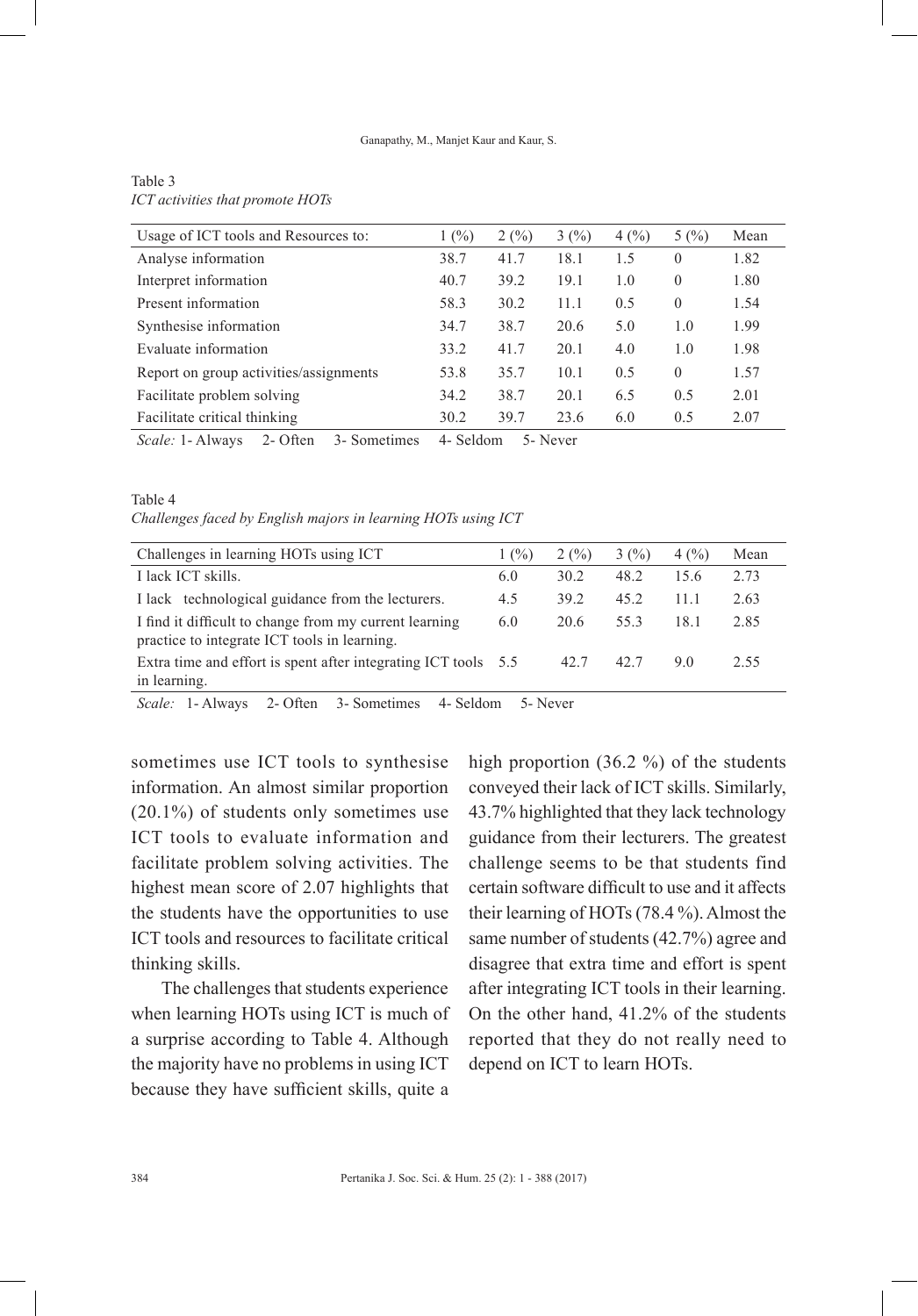#### **DISCUSSION**

While the findings of this small-scale study in one public university cannot be generalised to the learning practices of the entire population of tertiary English majors in Malaysia, the students' report of ICT practices suggests that Malaysian tertiary students generally do use a variety of ICT activities in their learning environment. The students reported frequently using desktop applications, softwares for enhancing their learning, digital technologies and Web 2.0. This is indeed encouraging and reflects a common trend of learning in other global tertiary contexts. Such tools provide avenues for tertiary learners to engage with each other for learning activities as such activities motivate students and increase their enthusiasm (Stroupe, 2006). Students' practices of using ICT to promote their HOTs is vital in relating to constructivism as a theory of learning to the practice of instruction which is an important factor in terms of identifying the current central principles in learning and understanding (Savery & Duffy, 2001).

With regard to commonly used HOTs activities in their degree programmes, it was encouraging to note that a majority of the tertiary English majors (66.9%) reported having the opportunity to discuss highlevel questions, as well as explore ideas in their academic learning context. Such participation and engagement with learning seems to be consistent with the findings of other researchers (Zuraina, 2009; Razak  $&$  Lee, 2012), where it concurs with the constructivism theory as to learning, in this

context, is an active process of constructing rather than acquiring knowledge. The use of learning spaces, e-learning activities and the collaboration with other peers in the degree programme proved to be activities that were reportedly enjoyed by a majority of the English majors. Flexibility and connectivity appeared to be significant factors that promoted higher usage of ICT tools among the learners. In a similar vein, a majority of students stated that they used a wide range of ICT tools in their learning activities in the university and affirmed that these tools promoted the development of their HOTs Students acknowledge that such skills aid their problem solving and critical thinking skills.

The findings of the study also raised numerous challenges that have to be considered when inculcating HOTs using ICT tools. A significant percentage of students admit that they lack ICT skills (M=2.73) and they lack technological guidance from their lecturers (M=2.63). According to the tertiary English majors, their greatest challenge was changing from their current learning practice to integrate ICT tools (M=2.85). Several researchers point out that learning and technology can take time depending on students' prior learning experience (Stroupe, 2006; Moir, 2013; Orszag, 2015). As such, this can have an impact on the time available in the contact learning environment and lecturers need to factor this into their planning time. In order to accommodate learning activities using ICT in tertiary classrooms, care needs to be taken to ensure that the learning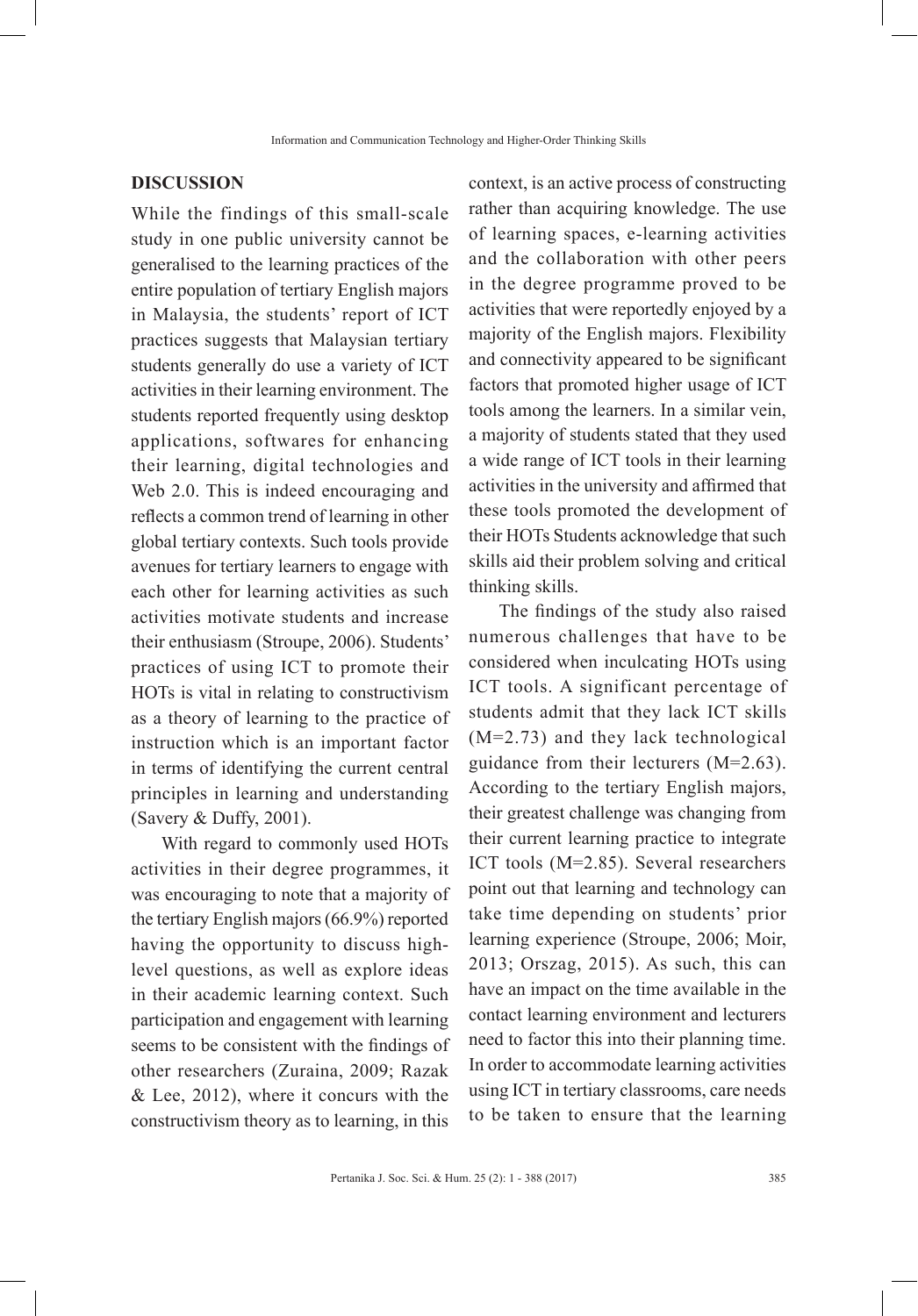activities promote successful higher order thinking skills among learners.

The findings of this small-scale study have some implications for effective teaching and learning environments of the current and future tertiary English majors. Without being prescriptive, course lecturers in similar BA degree programmes can use ICT tools to foster quality learning. It is essential for tertiary course lecturers to engage learners in meaningful learning experiences towards further developing students' critical and higher order thinking repertoires in various linguistics and literature courses offered in the degree programme. Besides increasing their own use of technological tools during lectures, course lecturers can also encourage their students to use various technological tools when searching for information for their academic courses. Indeed, many public universities in Malaysia have e-learning portals which are frequently used by course lecturers to communicate a range of learning functions such as sharing of lecture notes, discussion questions and posting of assignment topics among other functions.

While such recommendations are made, it is also incumbent on educators and university educators to realise that altogether teachers, students and university administrators play important roles in creating a quality learning context that fosters HOTs among learners. The role of the teacher can include raising awareness in terms of making available activities using a variety of ICT tools when designing course assignments, semester essays and oral presentations. Teachers too can role

model such technological behaviours in their course lectures so students can head along the path towards becoming more knowledgeable about learning in such a medium.

### **CONCLUSION**

Today's learners exist in a digital world where access to and range of social web tools and software technologies provide gateways to a multiplicity of interactive sources for information, learning, interaction and communication. There are indeed many benefits for tertiary learners to hone their learning practices using ICT tools. Among others, one clear benefit is that students who are adept at learning by using a range of ICT tools become more open-minded, active and strategic when they engage in academic learning. This study shows that the students' experiences in their degree programmes have revealed several successes, as well as poignant challenges, related to the use of ICT in inculcating higher order thinking skills among learners. In other words, student learning experience through the facilitation of a constructivism paradigm has the potential of yielding positive learning outcomes once challenges in using and integrating technology in the learning environment can be tackled by course lecturers and university administrators.

# **ACKNOWLEDGEMENTS**

A special thanks to Universiti Sains Malaysia for the short-term grant given to the researchers to carry out this study successfully.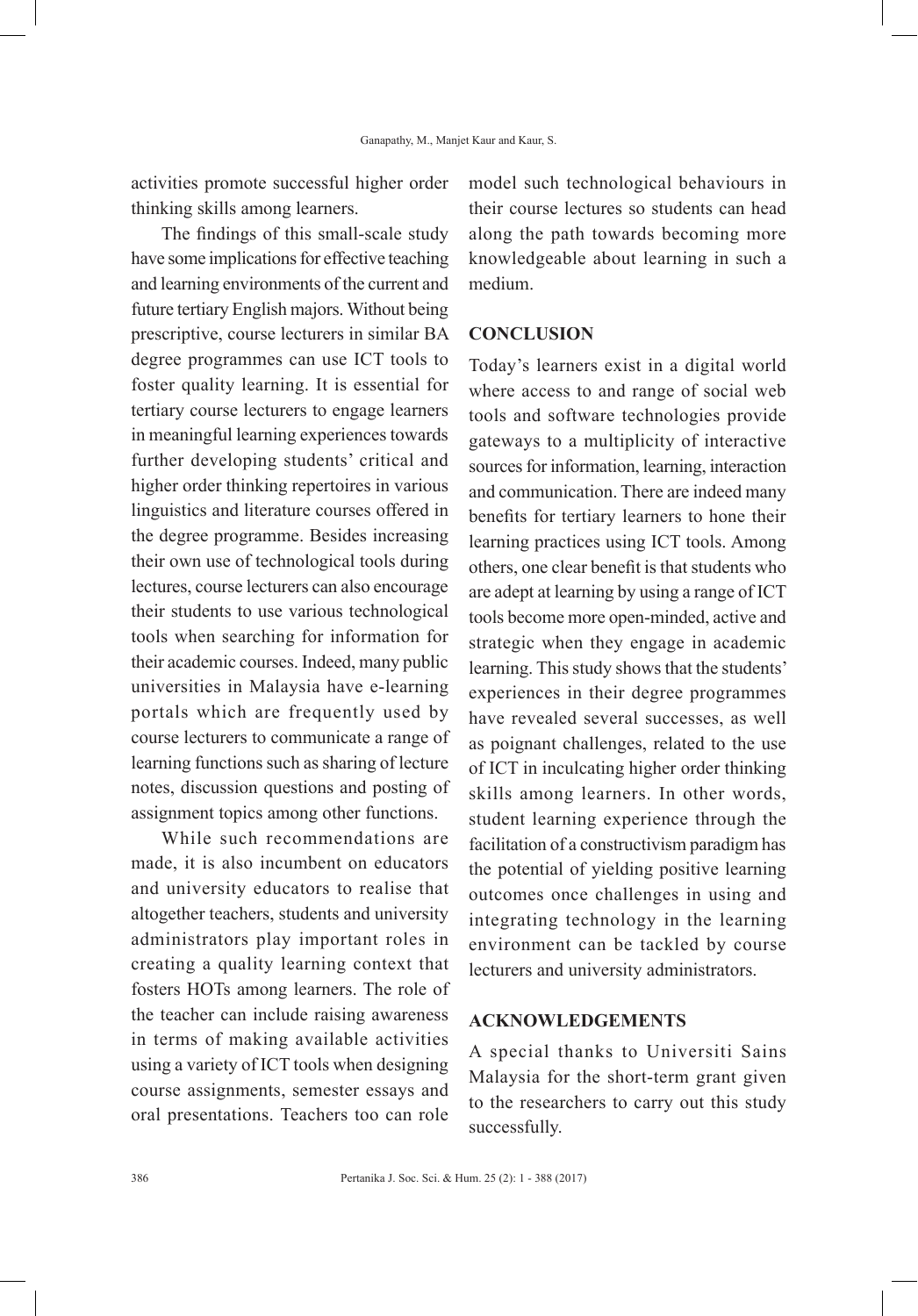#### **REFERENCES**

- Abdal-Haqq, I. (1998). Constructivism in Teacher Education: Considerations for Those Who Would Link Practice to Theory. *ERIC Digest*.
- Ali, S. N. (2012). Malaysian polytechnic lecturers' teaching practices with ICT utilization to promote higher-order thinking skills. *Doctor of Philosophy Thesis Published*. IOWA State University. Retrieved from http://lib.dr.iastate.edu/cgi/ viewcontent.cgi?article=3630&context=etd
- Chan, D. (2002). *The role of ICT in a constructivist approach to the teaching of thinking skills*. e-library CLD, SAFTIMI.
- Costello, R. W., & Chapin, D. W. (2000). *Problem solving within a changing Indiana state testing program*. (ERIC Document Reproduction Service No: ED445 054). Retrieved from http:// www.eric.ed.gov/PDFS/ED445054.pdf
- Cunningham, D., & Duffy, T. (1996). Constructivism: Implications for the design and delivery of instruction. *Handbook of Research for Educational Communications and Technology, 51*, 170-198.
- Derry, S.J. & Lajoie, S.P. (1993). A middle camp for (un)intelligent computing. In S.P. Lajoie and S.J. Derry (Eds.), *Computers as Cognitive Tools*, (Vol. 5, pp. 1–11). Hillsdale, NJ: Erlbaum.
- Forehand, M. (2010). Bloom's taxonomy. *Emerging perspectives on learning, teaching, and technology*, 41-47.
- Fosnot, C.T. (1996). Constructivism: A psychological theory of learning. In C.T. Fosnot (Ed.), *Constructivism: Theory, perspectives, and practice* (pp. 8-33). New York: Teachers College Press.
- Ganapathy, M. (2016). Transformation of Malaysia's Higher Education System: Malaysia Education Blueprint (2015-2025). In Kabilan, M. K. (Ed), Bulletin of Higher Education Research. *National Higher Education Research Institute, 5*(1), 10-11.
- Ganapathy, M. & Kaur, S. (2014). ESL Students' Perceptions of the use of Higher Order Thinking Skills in English Language Writing. *Advances in Language and Literary Studies, 5*(5), 80-87.
- Green, M. (2001). *The Wireless Revolution: Latrobe Junior High project. National Education Association*. Retrieved from http://www.nea. oro/neatodav/0103/cover.htm
- Heong, Y. M., Yunos, J. M., Hassan, R. B., Othman, W. B., & Kiong, T. T. (2011). The Perception of the Level of Higher Order Thinking Skills among Technical Education Students. *International. Journal of Social Science and Humanity, 1*(2), 1-5.
- Kundi, G.M., & Nawaz, A. (2010). From objectivism to social constructivism: The impacts of information and communication technologies (ICTs) on higher education. *Journal of Science and Technology Education Research, 1*(2), 30-36.
- Lincoln, M.E. (2008) Thinking through ICT: What do middle years teachers think really matters? In *AARE 2008 International Education Conference: Changing Climates: Education for Sustainable Futures*, 30th November - 4<sup>th</sup> December 2008, Queensland University of Technology, Brisbane, Queensland.
- Majumdar, S. (2015). Emerging Trends in ICT for Education & Training. Retrieved from http://www.unevoc.unesco.org/fileadmin/up/ emergingtrendsinictforeducationandtraining.pdf